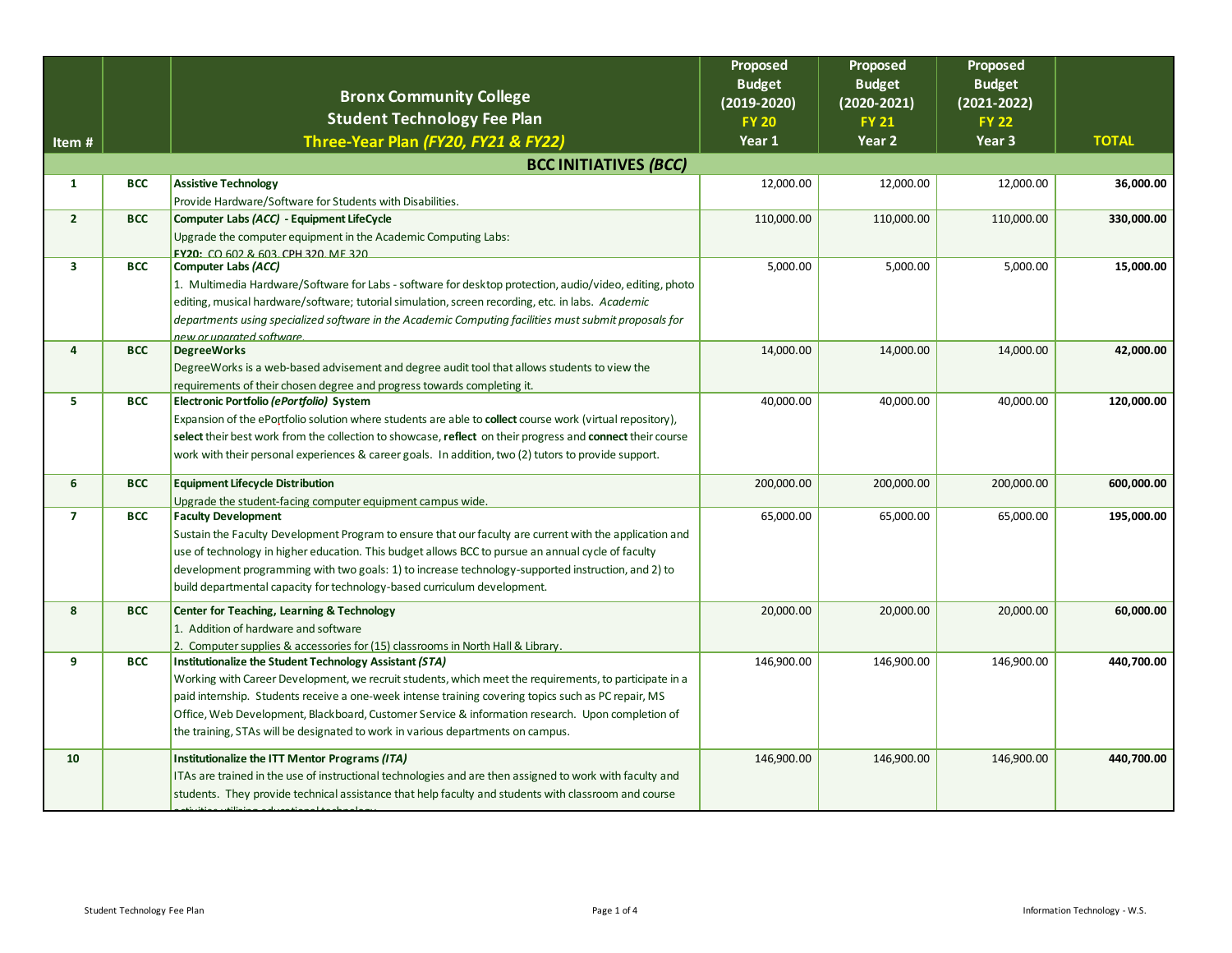|                                              |            |                                                                                                                                             | Proposed                        | Proposed               | Proposed                        |              |
|----------------------------------------------|------------|---------------------------------------------------------------------------------------------------------------------------------------------|---------------------------------|------------------------|---------------------------------|--------------|
|                                              |            | <b>Bronx Community College</b>                                                                                                              | <b>Budget</b>                   | <b>Budget</b>          | <b>Budget</b>                   |              |
|                                              |            | <b>Student Technology Fee Plan</b>                                                                                                          | $(2019 - 2020)$<br><b>FY 20</b> | $(2020 - 2021)$        | $(2021 - 2022)$<br><b>FY 22</b> |              |
|                                              |            | Three-Year Plan (FY20, FY21 & FY22)                                                                                                         | Year 1                          | <b>FY 21</b><br>Year 2 | Year 3                          | <b>TOTAL</b> |
| Item#<br>11                                  | <b>BCC</b> |                                                                                                                                             | 190,000.00                      | 190,000.00             |                                 | 570,000.00   |
|                                              |            | <b>Library (Electronic Resources)</b><br>Provide specialized academic electronic periodical databases not supported by Central CUNY for the |                                 |                        | 190,000.00                      |              |
|                                              |            | Library. Electronic library resources are needed to enhance BCC student and faculty access to                                               |                                 |                        |                                 |              |
|                                              |            | bibliographic, scholarly sources supporting academic research, learning and teaching. Resources will                                        |                                 |                        |                                 |              |
|                                              |            | include databases such as J-STOR, MathSciNet, ScienceDirect, ABC-CLIO, Waldo's Nursing Journals, etc.                                       |                                 |                        |                                 |              |
|                                              |            | These resources will be available from remote locations via the proxy server, and will provide the full text                                |                                 |                        |                                 |              |
|                                              |            | of the needed article, chapter, or document, and deliver it to the student or faculty workstation.                                          |                                 |                        |                                 |              |
| 12                                           | <b>BCC</b> | Library (Supplies)                                                                                                                          | 45,000.00                       | 45,000.00              | 45,000.00                       | 135,000.00   |
|                                              |            | 1. Library Loaner Equipment (\$30,000)                                                                                                      |                                 |                        |                                 |              |
|                                              |            | 2. Supplement Library computer supplies for support of students (\$15,000)                                                                  |                                 |                        |                                 |              |
| 13                                           | <b>BCC</b> | Personnel                                                                                                                                   | 252,192.37                      | 252,192.37             | 252,192.37                      | 756,577.11   |
|                                              |            | Provide enhanced support and expand support coverage for Academic Computing student support                                                 |                                 |                        |                                 |              |
|                                              |            | computer labs. Our students would be better served by extending our weekend hours to include more                                           |                                 |                        |                                 |              |
|                                              |            | hours on Saturday (9 am - 5 pm) and offering hours on Sundays (9 am - 5 pm); coverage of computer labs                                      |                                 |                        |                                 |              |
|                                              |            | during the summer; spring/winter break; staffing for the lounges, digital recording/editing and student                                     |                                 |                        |                                 |              |
|                                              |            | Technology Service Center.                                                                                                                  |                                 |                        |                                 |              |
| 14                                           | <b>BCC</b> | <b>Printing Solution (Enterprise):</b>                                                                                                      | 75,000.00                       | 75,000.00              | 75,000.00                       | 225,000.00   |
|                                              |            | Pharos printing enterprise solution. In an effort to go green and save on printing budget (toner, cartridges,                               |                                 |                        |                                 |              |
|                                              |            | paper and replacement of defective printer parts) for the ACC labs and Library/Learning Resource Center                                     |                                 |                        |                                 |              |
|                                              |            | in the first phase and expand to other computer facilities on campus this year. Annual maintenance                                          |                                 |                        |                                 |              |
|                                              |            | support for hardware/software.                                                                                                              |                                 |                        |                                 |              |
| 15                                           | <b>BCC</b> | <b>BCC Software &amp; Applications:</b>                                                                                                     | 136,148.00                      | 201,148.00             | 201,148.00                      | 538,444.00   |
|                                              |            | Provide support for academic departments using software not covered under college-wide or university-                                       |                                 |                        |                                 |              |
|                                              |            | wide licensing.                                                                                                                             |                                 |                        |                                 |              |
|                                              |            | YuJa - 15,000; Physics NI Acad. Simulation - 2,000; Scholarship Manager - 7,000; LANSchool - 10,000;                                        |                                 |                        |                                 |              |
|                                              |            | YouVisit - 27,000; Athletics Website - 2,650; Athletics SPay - 1,600; TutorTrac - 2,550; Nursing Software                                   |                                 |                        |                                 |              |
|                                              |            | (ATI, EHR & Examsoft) - \$33,300; ASAP CLA - \$7,000; Career Coach - 13,000; ENVI Geospatial -                                              |                                 |                        |                                 |              |
|                                              |            | \$12,048; eCOG Geospatial - \$3,000; StarFish - 65,000 (FY'21)                                                                              |                                 |                        |                                 |              |
| 16                                           | <b>BCC</b> | <b>Technology in Classrooms</b>                                                                                                             | 60,000.00                       | 60,000.00              | 60,000.00                       | 180,000.00   |
|                                              |            | Classrooms will be developed as "smart" classrooms enabling both students and faculty to make use of                                        |                                 |                        |                                 |              |
|                                              |            | current and emerging technology. Students and faculty will be able to plug into campus networks, project                                    |                                 |                        |                                 |              |
| 17                                           | <b>BCC</b> | their work, and have access to developmental or creation stations.<br><b>BCC Proposals Approved by STF Committee</b>                        | 60,000.00                       | 60,000.00              | 60,000.00                       | 180,000.00   |
|                                              |            | Student Innovation Funding for Special Projects approved by the Student Technology Fee Subcommittee.                                        |                                 |                        |                                 |              |
|                                              |            |                                                                                                                                             |                                 |                        |                                 |              |
| <b>CUNY UNIVERSITY WIDE INTIATIVES (UWI)</b> |            |                                                                                                                                             |                                 |                        |                                 |              |
| 18                                           | <b>UWI</b> | <b>CUNY Enterprise Technology Initiatives (Adobe Enterprise Agreement)</b>                                                                  | 39,925.33                       | 39,925.33              | 39,925.33                       | 119,775.99   |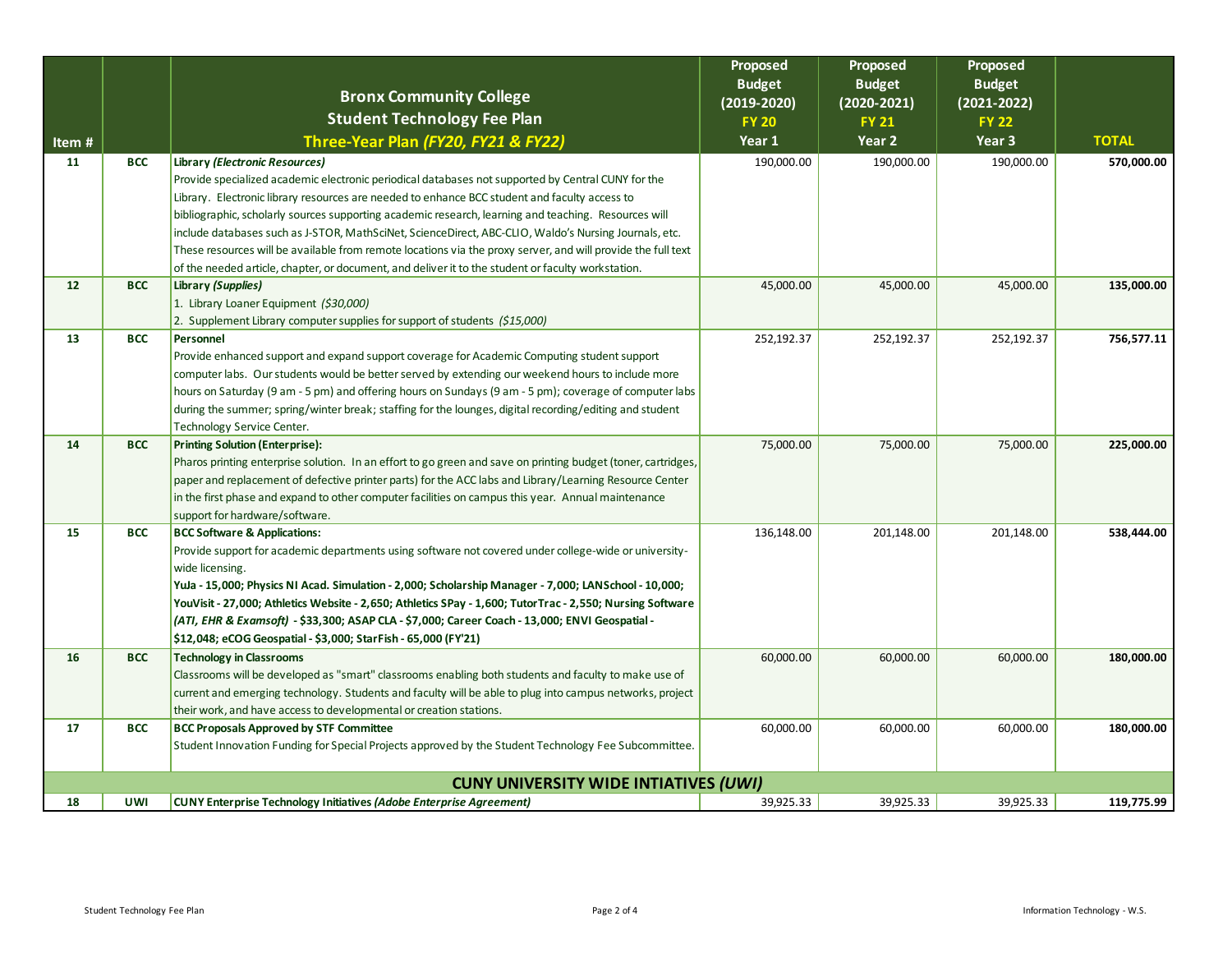|       |            |                                                                                                                                                                                                   | Proposed                       | Proposed                       | Proposed                         |              |
|-------|------------|---------------------------------------------------------------------------------------------------------------------------------------------------------------------------------------------------|--------------------------------|--------------------------------|----------------------------------|--------------|
|       |            | <b>Bronx Community College</b>                                                                                                                                                                    | <b>Budget</b><br>$(2019-2020)$ | <b>Budget</b><br>$(2020-2021)$ | <b>Budget</b><br>$(2021 - 2022)$ |              |
|       |            | <b>Student Technology Fee Plan</b>                                                                                                                                                                | <b>FY 20</b>                   | <b>FY 21</b>                   | <b>FY 22</b>                     |              |
| Item# |            | Three-Year Plan (FY20, FY21 & FY22)                                                                                                                                                               | Year 1                         | Year 2                         | Year 3                           | <b>TOTAL</b> |
| 19    | <b>UWI</b> | <b>CUNY Enterprise Technology Initiatives (MS Campus Agreement)</b>                                                                                                                               | 164,000.00                     | 164,000.00                     | 164,000.00                       | 492,000.00   |
|       |            | The Microsoft Enterprise Campus Agreement provides colleges and other institutions of higher education                                                                                            |                                |                                |                                  |              |
|       |            | license rights to the most commonly purchased Microsoft products. The CUNY Enterprise Campus                                                                                                      |                                |                                |                                  |              |
|       |            | Agreement will provide all CUNY campuses with the Microsoft Windows Core Professional License                                                                                                     |                                |                                |                                  |              |
|       |            | (Microsoft Windows and Microsoft Office). Additional licenses include: Server products [Windows                                                                                                   |                                |                                |                                  |              |
|       |            | Server, SharePoint Server, SQL Server, Exchange Server; Visual Studio . Net for students & Visio. Access                                                                                          |                                |                                |                                  |              |
|       |            | to educational materials and Microsoft premium support services is also included with this subscription                                                                                           |                                |                                |                                  |              |
|       |            | license.                                                                                                                                                                                          |                                |                                |                                  |              |
| 20    | <b>UWI</b> | <b>CUNY Enterprise Technology Initiatives (Academic Software)</b>                                                                                                                                 | 46,817.57                      | 46,817.57                      | 46,817.57                        | 140,452.71   |
|       |            | IBM SPSS: \$24,269                                                                                                                                                                                |                                |                                |                                  |              |
|       |            | iParadigms: \$11,786                                                                                                                                                                              |                                |                                |                                  |              |
|       |            | Maplesoft:<br>\$2,362<br>MathWork < < \,                                                                                                                                                          |                                |                                |                                  |              |
| 21    | <b>UWI</b> | <b>CUNY Enterprise Technology Initiatives (Enterprise Security)</b>                                                                                                                               | 71,704.47                      | 71,704.47                      | 71,704.47                        | 215, 113.41  |
|       |            | The University needs to set aside funds for Security Initiatives to secure the universities at an enterprise                                                                                      |                                |                                |                                  |              |
|       |            | level. Network behavior analysis (NBA) systems proactively monitor the network for malicious and out-of-                                                                                          |                                |                                |                                  |              |
|       |            | normal activity and contain the spread of threats by identifying vulnerability points on the network. This                                                                                        |                                |                                |                                  |              |
|       |            | technology is part of an overall information security architecture solution that complements signature-                                                                                           |                                |                                |                                  |              |
|       |            | based intrusion detection systems.                                                                                                                                                                |                                |                                |                                  |              |
| 22    | <b>UWI</b> | <b>CUNY Enterprise Technology Initiatives (RefWorks/RefShare)</b>                                                                                                                                 | 6,624.16                       | 6,624.16                       | 6,624.16                         | 19,872.48    |
|       |            | RefShare is a module to RefWorks that provides users with a quick and easy way to share their database                                                                                            |                                |                                |                                  |              |
|       |            | (or folders) further enhancing collaborative research. Users can share their RefWorks references with both                                                                                        |                                |                                |                                  |              |
|       |            | members of their own institution and globally with any researcher having Internet access.                                                                                                         |                                |                                |                                  |              |
|       | <b>UWI</b> |                                                                                                                                                                                                   |                                |                                |                                  |              |
| 23    |            | CUNY Enterprise Technology Initiatives (High Performance Computing Connectivity)<br>Students, along with faculty, will be able to use the CUNY HPC facility at College of Staten Island for their | 7,872.26                       | 7,872.26                       | 7,872.26                         | 23,616.78    |
|       |            | scientific computing research.                                                                                                                                                                    |                                |                                |                                  |              |
| 24    | <b>UWI</b> | CUNY Ongoing Technology Expenditures (CUNY Fiber Network - NYSERNET)                                                                                                                              | 37,677.69                      | 37,677.69                      | 37,677.69                        | 113,033.07   |
|       |            | We currently have a TLS that allows 100mb connectivity and an Optimum on line Link also at 100mb. For                                                                                             |                                |                                |                                  |              |
|       |            | FY2012 we will delete the TLS circuit after we acquire a 1GB NYSERNET circuit. Our intention is to use both                                                                                       |                                |                                |                                  |              |
|       |            | the 1GB connection and the 100 mb from Optimum simultaneously for load balancing and as a backup                                                                                                  |                                |                                |                                  |              |
|       |            | circuit recovery solution should the fiber 1 GB connection fail.                                                                                                                                  |                                |                                |                                  |              |
| 25    | <b>UWI</b> | <b>CUNY Ongoing Technology Expenditures (Blackboard)</b>                                                                                                                                          | 68,061.83                      | 68,061.83                      | 68,061.83                        | 204,185.49   |
|       |            | Blackboard Enterprise Licenses + Learning Objects + Collaborate                                                                                                                                   |                                |                                |                                  |              |
| 26    | <b>UWI</b> | <b>CUNY Ongoing Technology Expenditures (McAfee)</b>                                                                                                                                              | 30,589.51                      | 30,589.51                      | 30,589.51                        | 91,768.53    |
|       |            | McAfee Antivirus licensing for all desktops and laptops on campus (PC & Mac platform)                                                                                                             |                                |                                |                                  |              |